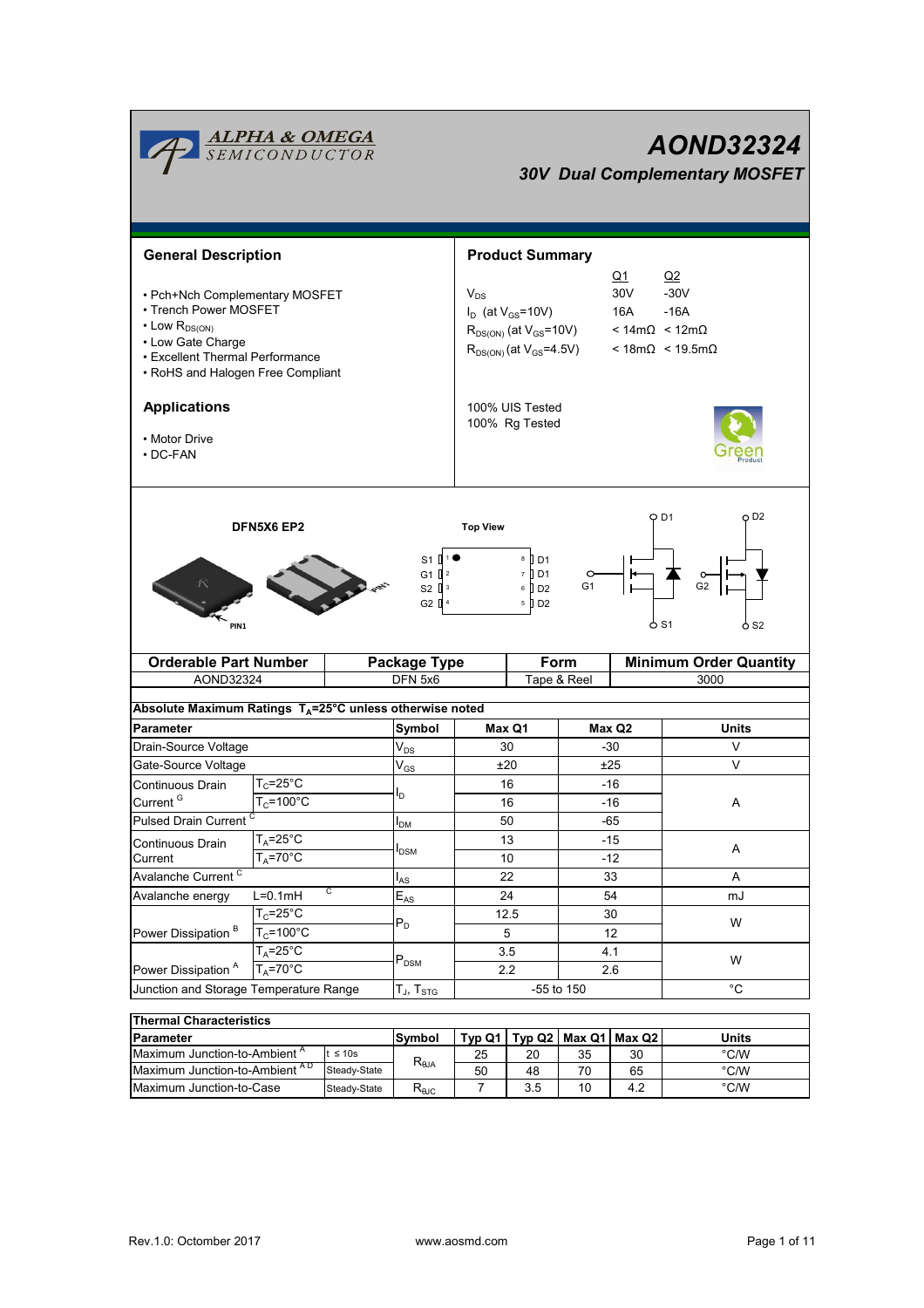

#### **Q1 Electrical Characteristics (TJ=25°C unless otherwise noted)**

| Symbol                                  | <b>Parameter</b>                                                      | <b>Conditions</b>                                                           | Min | <b>Typ</b>     | <b>Max</b>   | <b>Units</b> |  |  |
|-----------------------------------------|-----------------------------------------------------------------------|-----------------------------------------------------------------------------|-----|----------------|--------------|--------------|--|--|
| <b>STATIC PARAMETERS</b>                |                                                                       |                                                                             |     |                |              |              |  |  |
| <b>BV</b> <sub>DSS</sub>                | Drain-Source Breakdown Voltage                                        | ID=250µA, VGS=0V                                                            | 30  |                |              | V            |  |  |
| $I_{DSS}$                               | Zero Gate Voltage Drain Current                                       | $V_{DS}$ =30V, $V_{GS}$ =0V                                                 |     |                | 1            | μA           |  |  |
|                                         |                                                                       | $T_J = 55^{\circ}C$                                                         |     |                | 5            |              |  |  |
| $I_{GSS}$                               | Gate-Body leakage current                                             | $V_{DS}$ =0V, $V_{GS}$ = $\pm$ 20V                                          |     |                | ±100         | nA           |  |  |
| $\mathsf{V}_{\mathsf{GS}(\mathsf{th})}$ | Gate Threshold Voltage                                                | $V_{DS} = V_{GS}$ , $I_D = 250 \mu A$                                       | 1.5 | 1.9            | 2.5          | $\vee$       |  |  |
| $R_{DS(ON)}$                            | Static Drain-Source On-Resistance                                     | $V_{GS}$ =10V, $I_D$ =12A                                                   |     | 11             | 14           | $m\Omega$    |  |  |
|                                         |                                                                       | $T_i = 125$ °C                                                              |     | 16             | 20           |              |  |  |
|                                         |                                                                       | $V_{GS} = 4.5V, I_D = 10A$                                                  |     | 14             | 18           | $m\Omega$    |  |  |
| $g_{FS}$                                | <b>Forward Transconductance</b>                                       | $V_{DS}$ =5V, I <sub>D</sub> =12A                                           |     | 43             |              | S            |  |  |
| $V_{SD}$                                | Diode Forward Voltage                                                 | $IS=1A, VGS=0V$                                                             |     | 0.75           | $\mathbf{1}$ | V            |  |  |
| $I_{\rm S}$                             | Maximum Body-Diode Continuous Current                                 |                                                                             |     | 10             | A            |              |  |  |
|                                         | <b>DYNAMIC PARAMETERS</b>                                             |                                                                             |     |                |              |              |  |  |
| $C_{iss}$                               | Input Capacitance                                                     |                                                                             |     | 760            |              | pF           |  |  |
| $\mathbf{C}_{\text{oss}}$               | Output Capacitance                                                    | $V_{GS}$ =0V, $V_{DS}$ =15V, f=1MHz                                         |     | 125            |              | pF           |  |  |
| $\mathbf{C}_{\text{rss}}$               | Reverse Transfer Capacitance                                          |                                                                             |     | 70             |              | pF           |  |  |
| $R_{g}$                                 | Gate resistance                                                       | $f = 1$ MHz                                                                 | 0.8 | 1.6            | 2.4          | Ω            |  |  |
|                                         | <b>SWITCHING PARAMETERS</b>                                           |                                                                             |     |                |              |              |  |  |
| Q <sub>a</sub> (10V)                    | <b>Total Gate Charge</b>                                              |                                                                             |     | 14             | 20           | nC           |  |  |
| $Q_g(4.5V)$                             | <b>Total Gate Charge</b>                                              | $V_{GS}$ =10V, V <sub>DS</sub> =15V, I <sub>D</sub> =12A                    |     | 6.6            | 10           | nC           |  |  |
| $Q_{gs}$                                | Gate Source Charge                                                    |                                                                             |     | 2.4            |              | nC           |  |  |
| $\mathbf{Q}_{\text{gd}}$                | Gate Drain Charge                                                     |                                                                             |     | 3              |              | nC           |  |  |
| $t_{D(on)}$                             | Turn-On DelayTime                                                     |                                                                             |     | 4.4            |              | ns           |  |  |
| t,                                      | Turn-On Rise Time                                                     | $V_{\text{GS}}$ =10V, V <sub>DS</sub> =15V, R <sub>1</sub> =1.25 $\Omega$ , |     | 9              |              | ns           |  |  |
| $t_{D(off)}$                            | Turn-Off DelayTime                                                    | $R_{\text{GEN}} = 3\Omega$                                                  |     | 17             |              | ns           |  |  |
| $\mathbf{t}_\text{f}$                   | <b>Turn-Off Fall Time</b>                                             |                                                                             |     | 6              |              | ns           |  |  |
| $\mathfrak{t}_{\text{rr}}$              | $I_F$ =12A, di/dt=500A/ $\mu$ s<br>Body Diode Reverse Recovery Time   |                                                                             |     | $\overline{7}$ |              | ns           |  |  |
| $Q_{rr}$                                | $I_F$ =12A, di/dt=500A/ $\mu$ s<br>Body Diode Reverse Recovery Charge |                                                                             |     | 8              |              | пC           |  |  |

A. The value of  $R_{\theta JA}$  is measured with the device mounted on 1in<sup>2</sup> FR-4 board with 2oz. Copper, in a still air environment with T<sub>A</sub> =25°C. The Power dissipation P<sub>DSM</sub> is based on R <sub>θJA</sub> t≤ 10s and the maximum allowed junction temperature of 150°C. The value in any given application depends on

the user's specific board design.<br>B. The power dissipation P<sub>D</sub> is based on T<sub>J(MAX)</sub>=150° C, using junction-to-case thermal resistance, and is more useful in setting the upper<br>dissipation limit for cases where additional

D. The  $R_{\theta JA}$  is the sum of the thermal impedance from junction to case  $R_{\theta JC}$  and case to ambient. E. The static characteristics in Figures 1 to 6 are obtained using <300us pulses, duty cycle 0.5% max.

F. These curves are based on the junction-to-case thermal impedance which is measured with the device mounted to a large heatsink, assuming a maximum junction temperature of  $T_{J(MAX)}$ =150°C. The SOA curve provides a single pulse rating.

G. The maximum current rating is package limited.

H. These tests are performed with the device mounted on 1 in<sup>2</sup> FR-4 board with 2oz. Copper, in a still air environment with T<sub>A</sub>=25°C.

APPLICATIONS OR USE AS CRITICAL COMPONENTS IN LIFE SUPPORT DEVICES OR SYSTEMS ARE NOT AUTHORIZED. AOS DOES NOT ASSUME ANY LIABILITY ARISING OUT OF SUCH APPLICATIONS OR USES OF ITS PRODUCTS. AOS RESERVES THE RIGHT TO IMPROVE PRODUCT DESIGN,FUNCTIONS AND RELIABILITY WITHOUT NOTICE.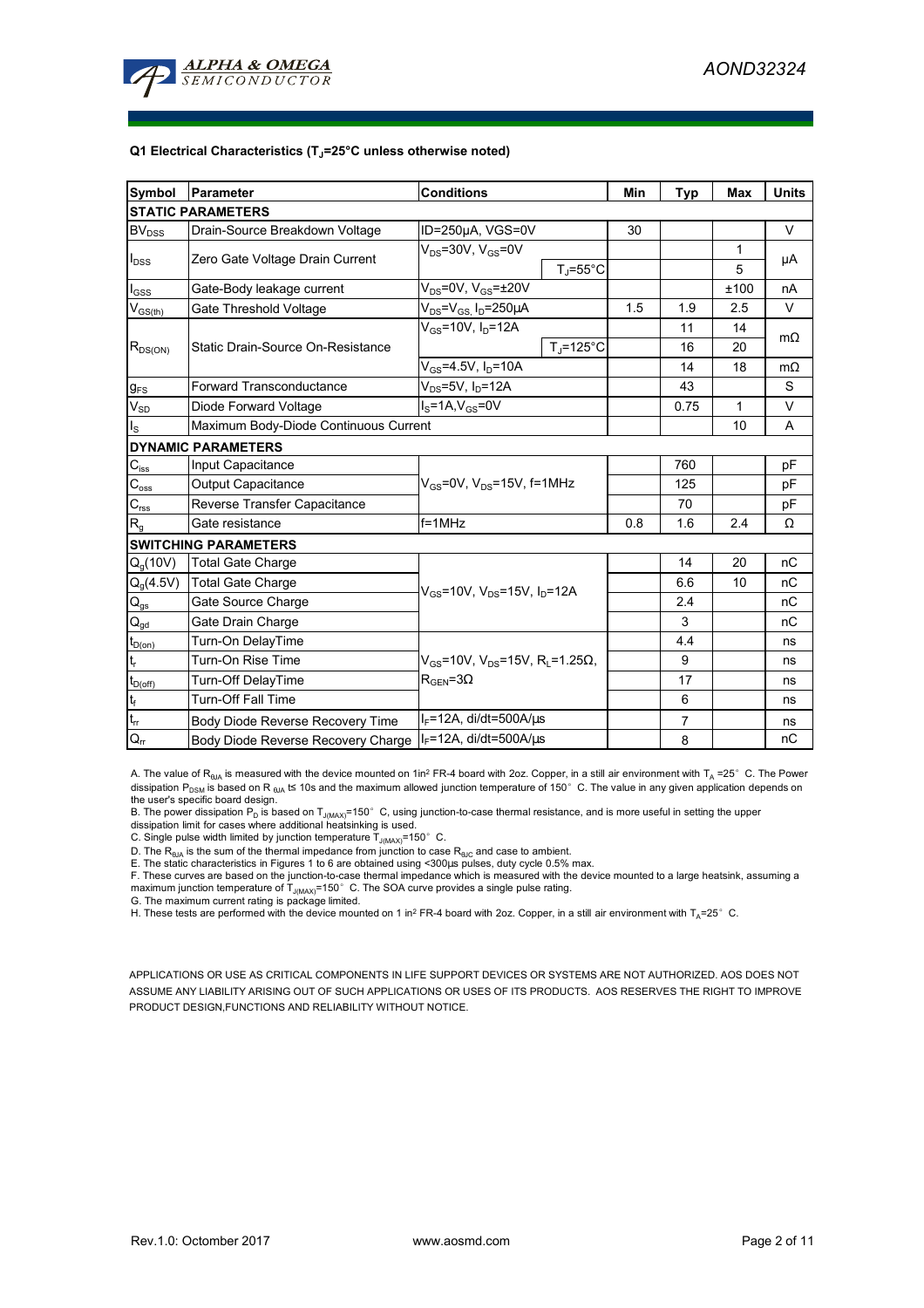

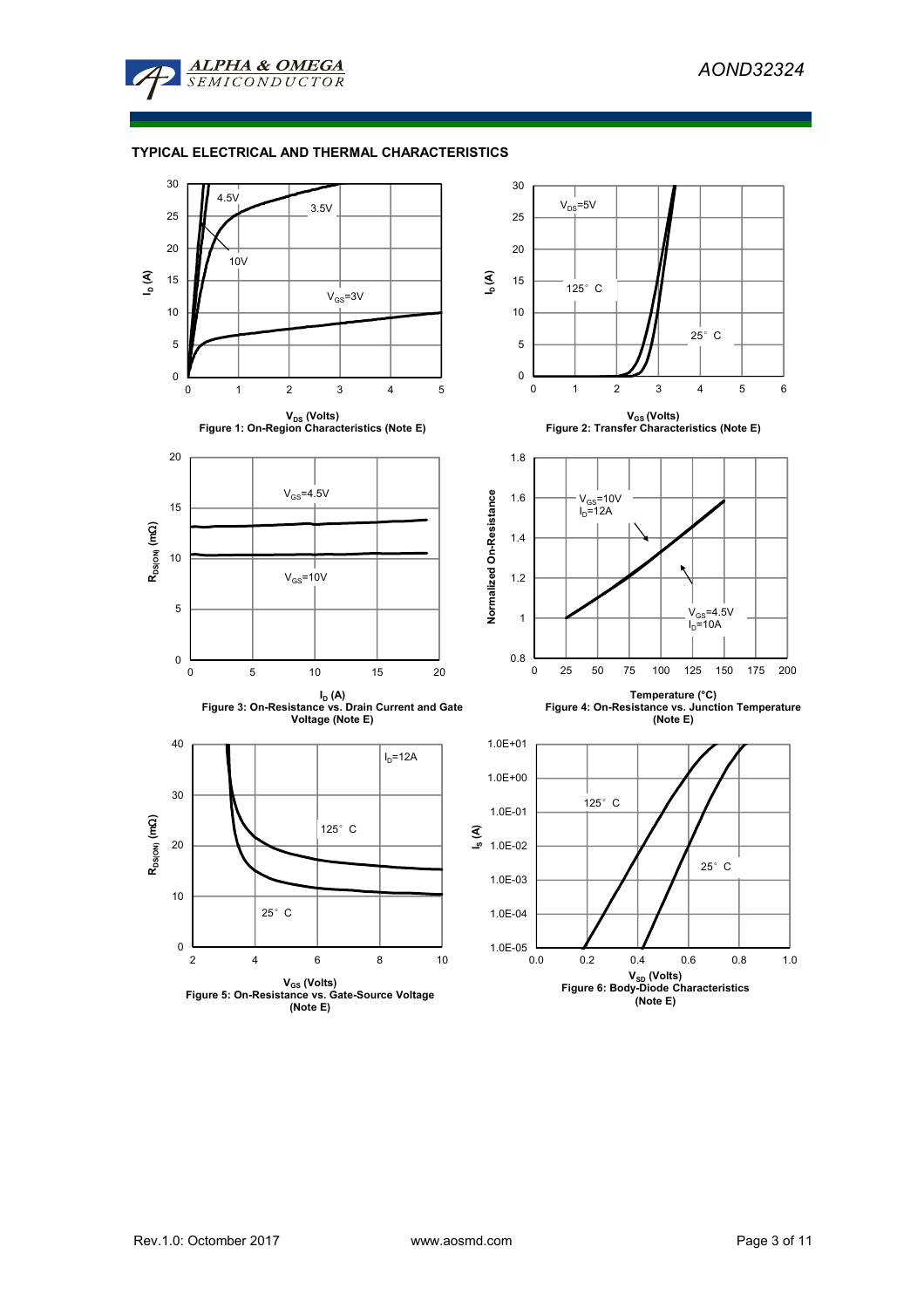

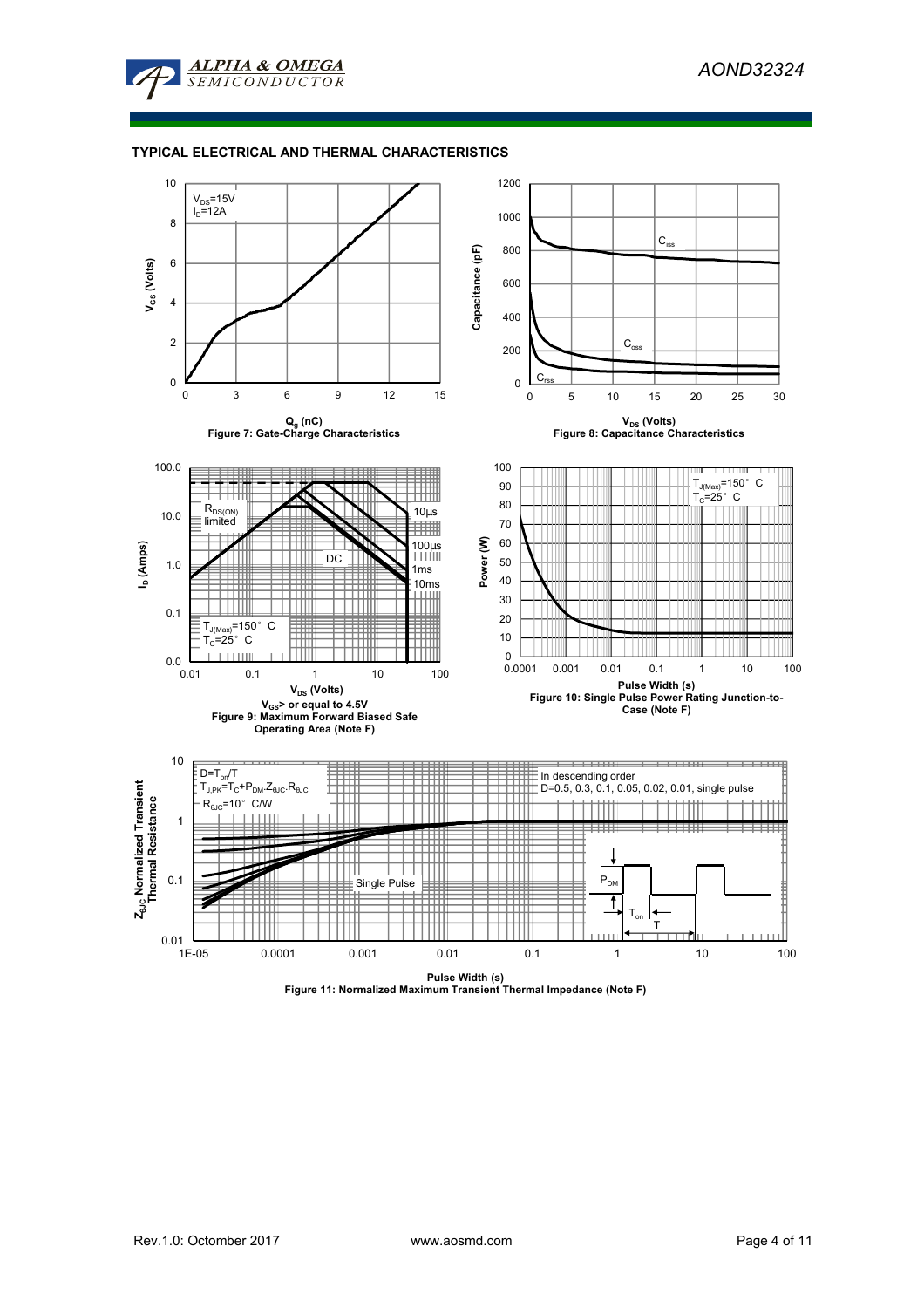







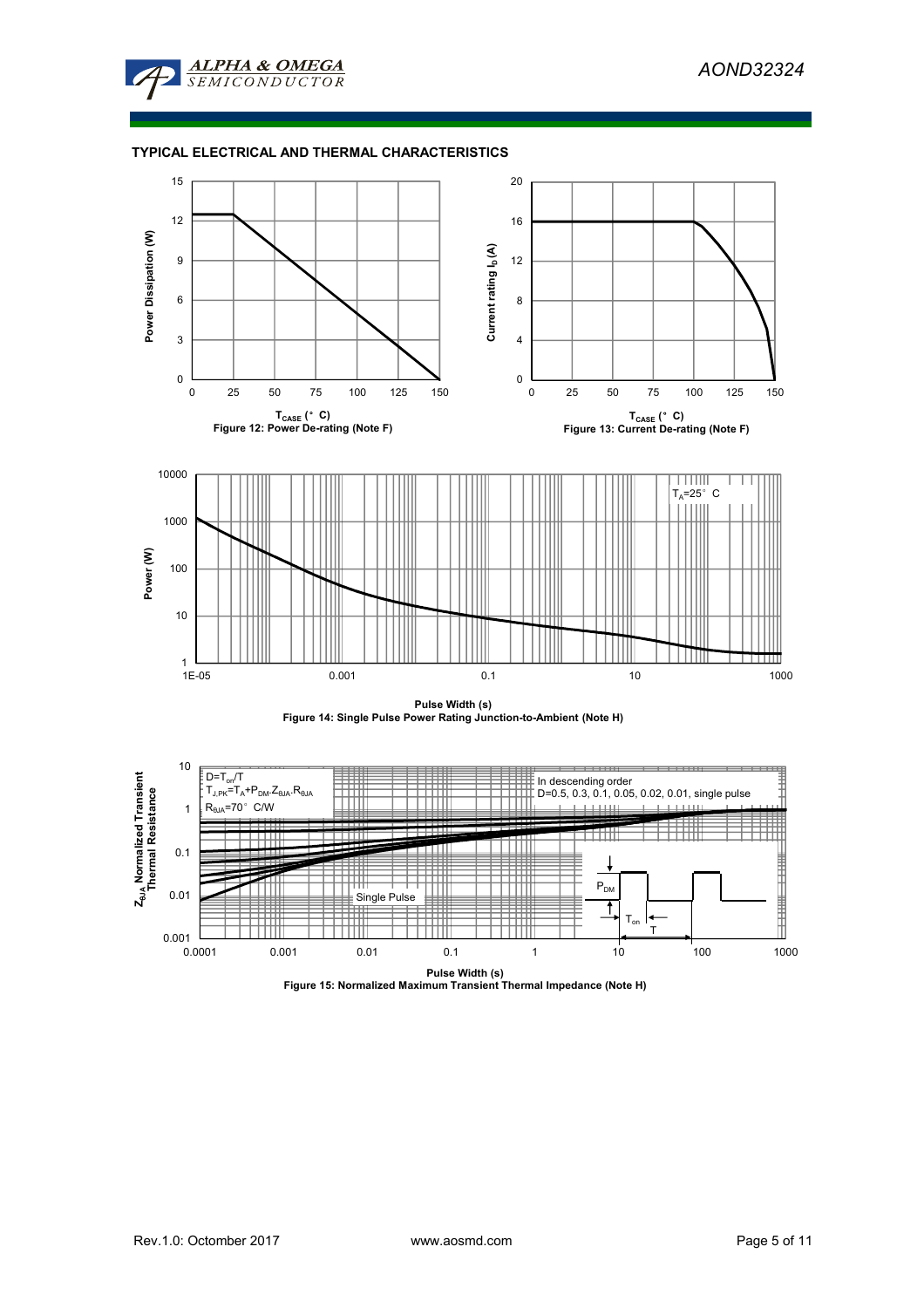

#### **Q2 Electrical Characteristics (TJ=25°C unless otherwise noted)**

| Symbol                                  | Parameter                                                                               | <b>Conditions</b>                                                            | Min    | <b>Typ</b> | <b>Max</b> | <b>Units</b> |  |  |
|-----------------------------------------|-----------------------------------------------------------------------------------------|------------------------------------------------------------------------------|--------|------------|------------|--------------|--|--|
| <b>STATIC PARAMETERS</b>                |                                                                                         |                                                                              |        |            |            |              |  |  |
| <b>BV</b> <sub>DSS</sub>                | $I_D = -250 \mu A$ , $V_{GS} = 0V$<br>Drain-Source Breakdown Voltage                    |                                                                              | $-30$  |            |            | $\vee$       |  |  |
| $I_{\text{DSS}}$                        | Zero Gate Voltage Drain Current                                                         | $V_{DS}$ =-30V, $V_{GS}$ =0V                                                 |        |            | $-1$       | μA           |  |  |
|                                         |                                                                                         | $T_{\rm J}$ =55°C                                                            |        |            | $-5$       |              |  |  |
| $I_{GSS}$                               | Gate-Body leakage current                                                               | $V_{DS}$ =0V, $V_{GS}$ = $\pm$ 25V                                           |        |            | ±100       | nA           |  |  |
| $\mathsf{V}_{\mathsf{GS}(\mathsf{th})}$ | Gate Threshold Voltage                                                                  | $V_{DS} = V_{GS} I_D = -250 \mu A$                                           | $-1.3$ | $-1.8$     | $-2.3$     | V            |  |  |
|                                         | Static Drain-Source On-Resistance                                                       | $V_{GS}$ =-10V, $I_D$ =-16A                                                  |        | 10         | 12         | $m\Omega$    |  |  |
| $R_{DS(ON)}$                            |                                                                                         | $T_{\rm J}$ =125°C                                                           |        | 14         | 16.8       |              |  |  |
|                                         |                                                                                         | $V_{GS} = -4.5V$ , $I_D = -12A$                                              |        | 15.4       | 19.5       | $m\Omega$    |  |  |
| $g_{FS}$                                | $V_{DS} = -5V$ , $I_{D} = -16A$<br><b>Forward Transconductance</b>                      |                                                                              |        | 43         |            | S            |  |  |
| $V_{SD}$                                | Diode Forward Voltage<br>$I_S = -1A$ , $V_{GS} = 0V$                                    |                                                                              |        | $-0.7$     | $-1$       | V            |  |  |
| $I_{\rm S}$                             | Maximum Body-Diode Continuous Current G                                                 |                                                                              |        | $-16$      | A          |              |  |  |
|                                         | <b>DYNAMIC PARAMETERS</b>                                                               |                                                                              |        |            |            |              |  |  |
| $C_{iss}$                               | Input Capacitance                                                                       |                                                                              |        | 1995       |            | pF           |  |  |
| $C_{\rm oss}$                           | $V_{GS}$ =0V, $V_{DS}$ =-15V, f=1MHz<br>Output Capacitance                              |                                                                              |        | 300        |            | pF           |  |  |
| $\mathbf{C}_{\text{rss}}$               | Reverse Transfer Capacitance                                                            |                                                                              |        | 260        |            | рF           |  |  |
| $R_{g}$                                 | $f = 1$ MHz<br>Gate resistance                                                          |                                                                              |        | 4.5        | 9          | Ω            |  |  |
|                                         | <b>SWITCHING PARAMETERS</b>                                                             |                                                                              |        |            |            |              |  |  |
| $Q_q(10V)$                              | <b>Total Gate Charge</b>                                                                |                                                                              |        | 35         | 50         | nC           |  |  |
| $Q_g(4.5V)$                             | <b>Total Gate Charge</b><br>$V_{GS}$ =-10V, V <sub>DS</sub> =-15V, I <sub>D</sub> =-16A |                                                                              |        | 17         | 25         | nC           |  |  |
| $Q_{gs}$                                | Gate Source Charge                                                                      |                                                                              |        | 5.7        |            | nC           |  |  |
| $Q_{gd}$                                | Gate Drain Charge                                                                       |                                                                              |        | 8.8        |            | nC           |  |  |
| $t_{D(0n)}$                             | Turn-On DelayTime                                                                       |                                                                              |        | 11         |            | ns           |  |  |
| $t_{r}$                                 | Turn-On Rise Time                                                                       | $V_{\text{gs}}$ =-10V, V <sub>DS</sub> =-15V, R <sub>1</sub> =0.9 $\Omega$ , |        | 7.5        |            | ns           |  |  |
| $t_{D(off)}$                            | Turn-Off DelayTime                                                                      | $R_{\text{GEN}} = 3\Omega$                                                   |        | 43.5       |            | ns           |  |  |
| $\mathsf{t}_{\mathsf{f}}$               | <b>Turn-Off Fall Time</b>                                                               |                                                                              |        | 17.5       |            | ns           |  |  |
| $t_{rr}$                                | Body Diode Reverse Recovery Time                                                        | $I_F$ =-16A, di/dt=500A/ $\mu$ s                                             |        | 13.3       |            | ns           |  |  |
| $Q_{rr}$                                | Body Diode Reverse Recovery Charge                                                      | $I_F$ =-16A, di/dt=500A/us                                                   |        | 20         |            | nC           |  |  |

A. The value of R<sub>eJA</sub> is measured with the device mounted on 1in<sup>2</sup> FR-4 board with 2oz. Copper, in a still air environment with T<sub>A</sub> =25° C. The Power dissipation P<sub>DSM</sub> is based on R <sub>θJA</sub> t≤ 10s and the maximum allowed junction temperature of 150°C. The value in any given application depends on

the user's specific board design.<br>B. The power dissipation P<sub>D</sub> is based on T<sub>J(MAX)</sub>=150° C, using junction-to-case thermal resistance, and is more useful in setting the upper<br>dissipation limit for cases where additional

C. Single pulse width limited by junction temperature  $\overline{T}_{J(MAX)}$ =150°C.

D. The  $R_{AIA}$  is the sum of the thermal impedance from junction to case  $R_{AIC}$  and case to ambient.

E. The static characteristics in Figures 1 to 6 are obtained using <300µs pulses, duty cycle 0.5% max.

F. These curves are based on the junction-to-case thermal impedance which is measured with the device mounted to a large heatsink, assuming a maximum junction temperature of T<sub>J(MAX)</sub>=150°C. The SOA curve provides a single pulse rating.<br>G. The maximum current rating is package limited.

H. These tests are performed with the device mounted on 1 in<sup>2</sup> FR-4 board with 2oz. Copper, in a still air environment with T<sub>A</sub>=25°C.

APPLICATIONS OR USE AS CRITICAL COMPONENTS IN LIFE SUPPORT DEVICES OR SYSTEMS ARE NOT AUTHORIZED. AOS DOES NOT ASSUME ANY LIABILITY ARISING OUT OF SUCH APPLICATIONS OR USES OF ITS PRODUCTS. AOS RESERVES THE RIGHT TO IMPROVE PRODUCT DESIGN,FUNCTIONS AND RELIABILITY WITHOUT NOTICE.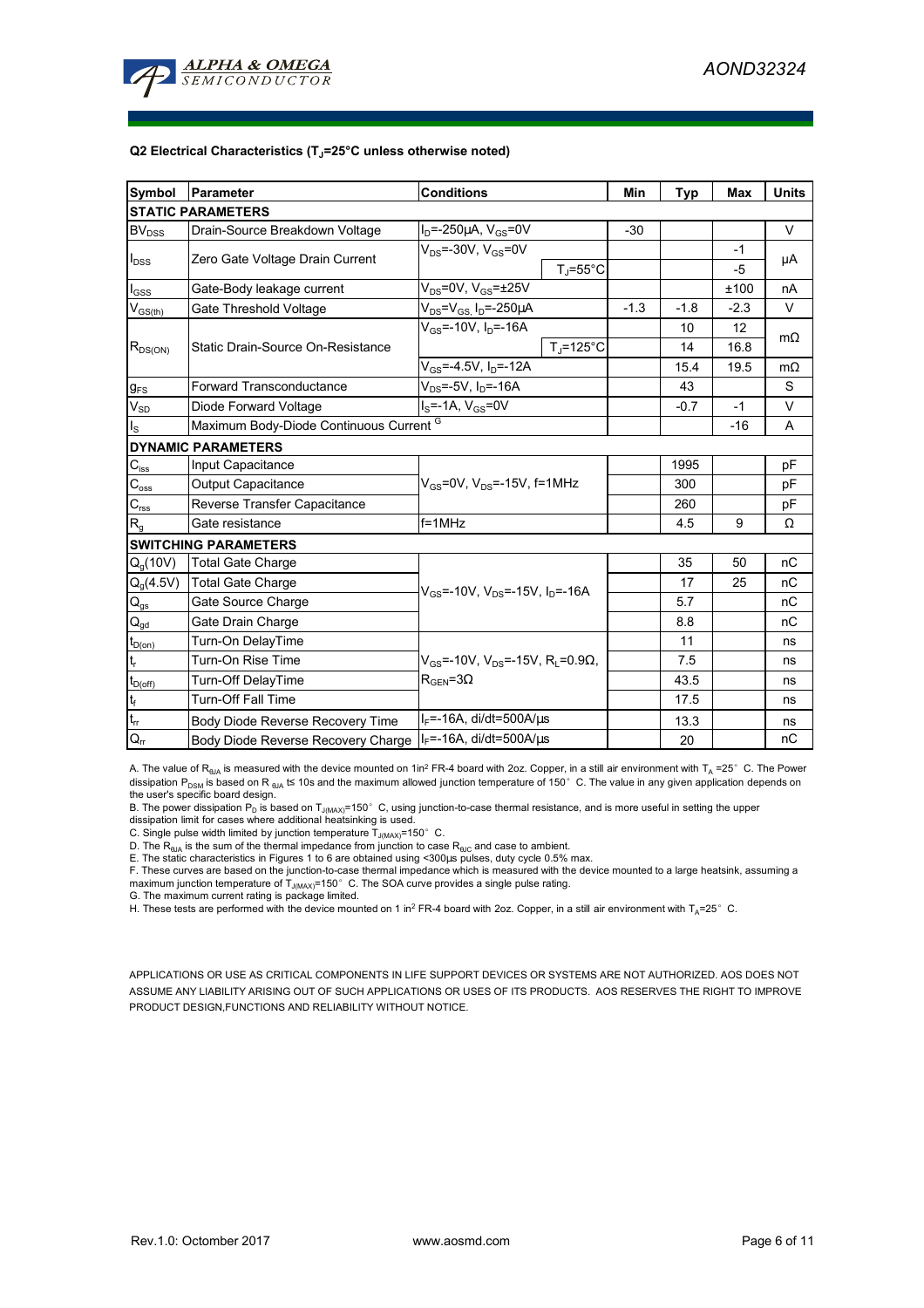

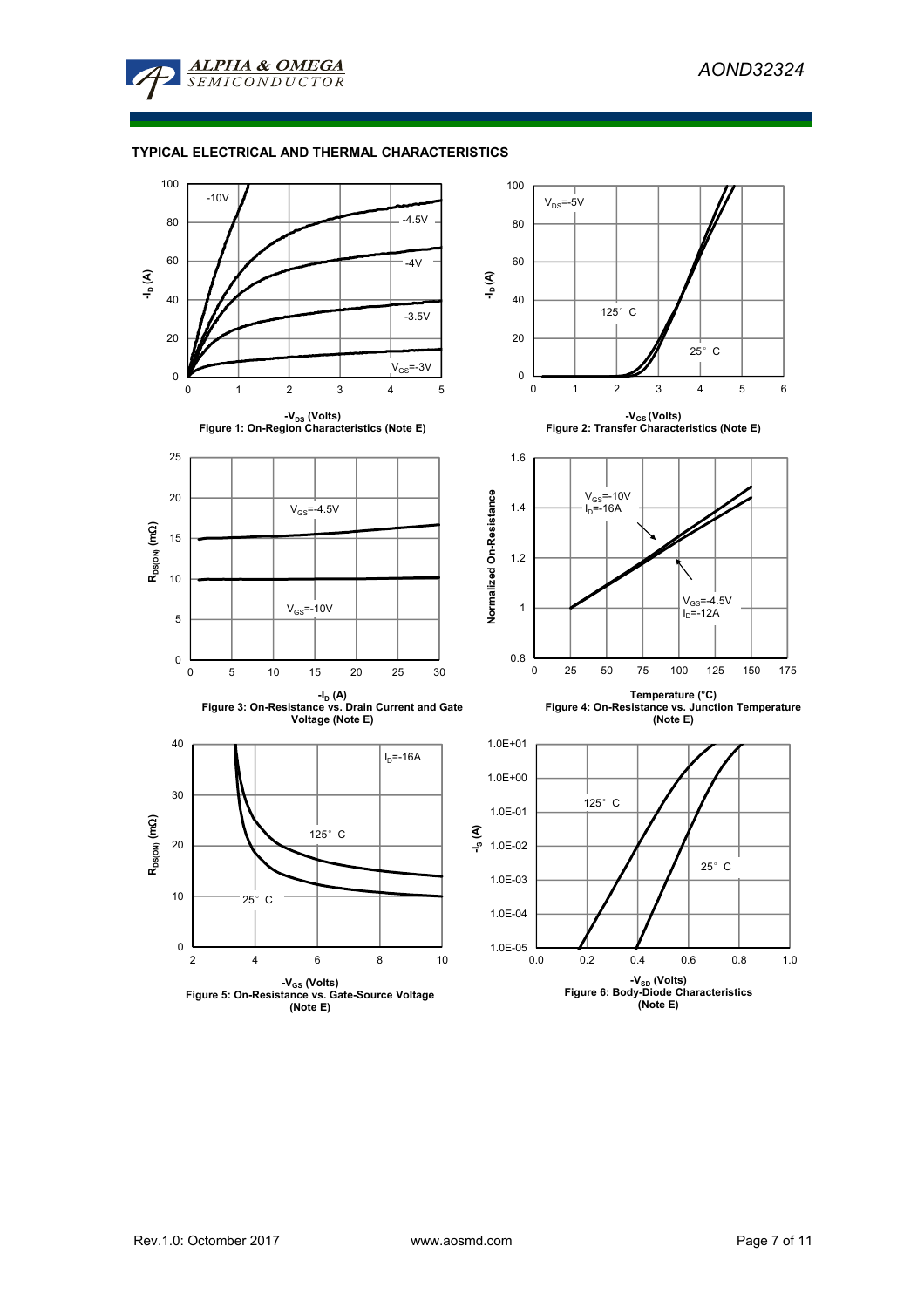



**Pulse Width (s) Figure 11: Normalized Maximum Transient Thermal Impedance (Note F)**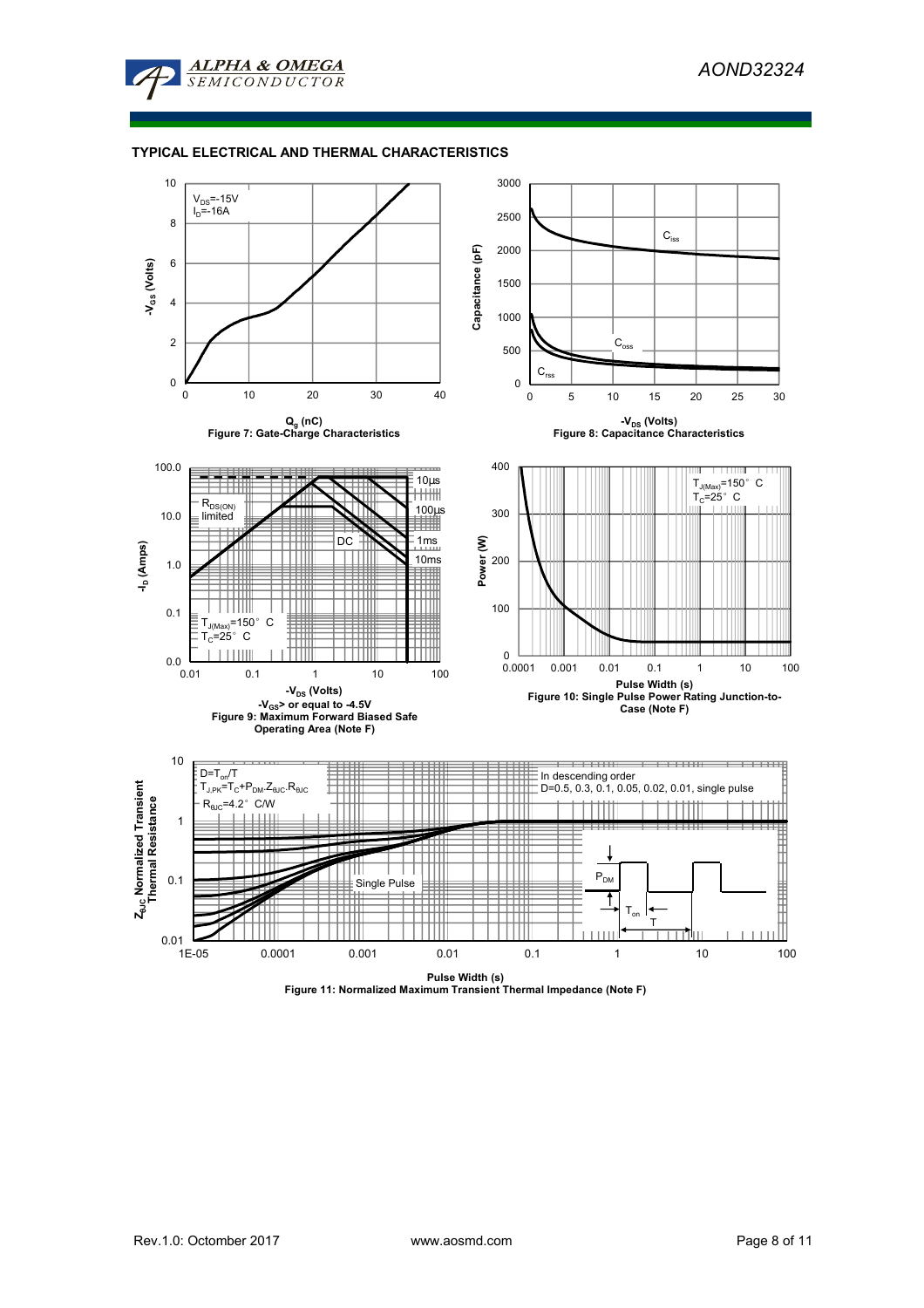







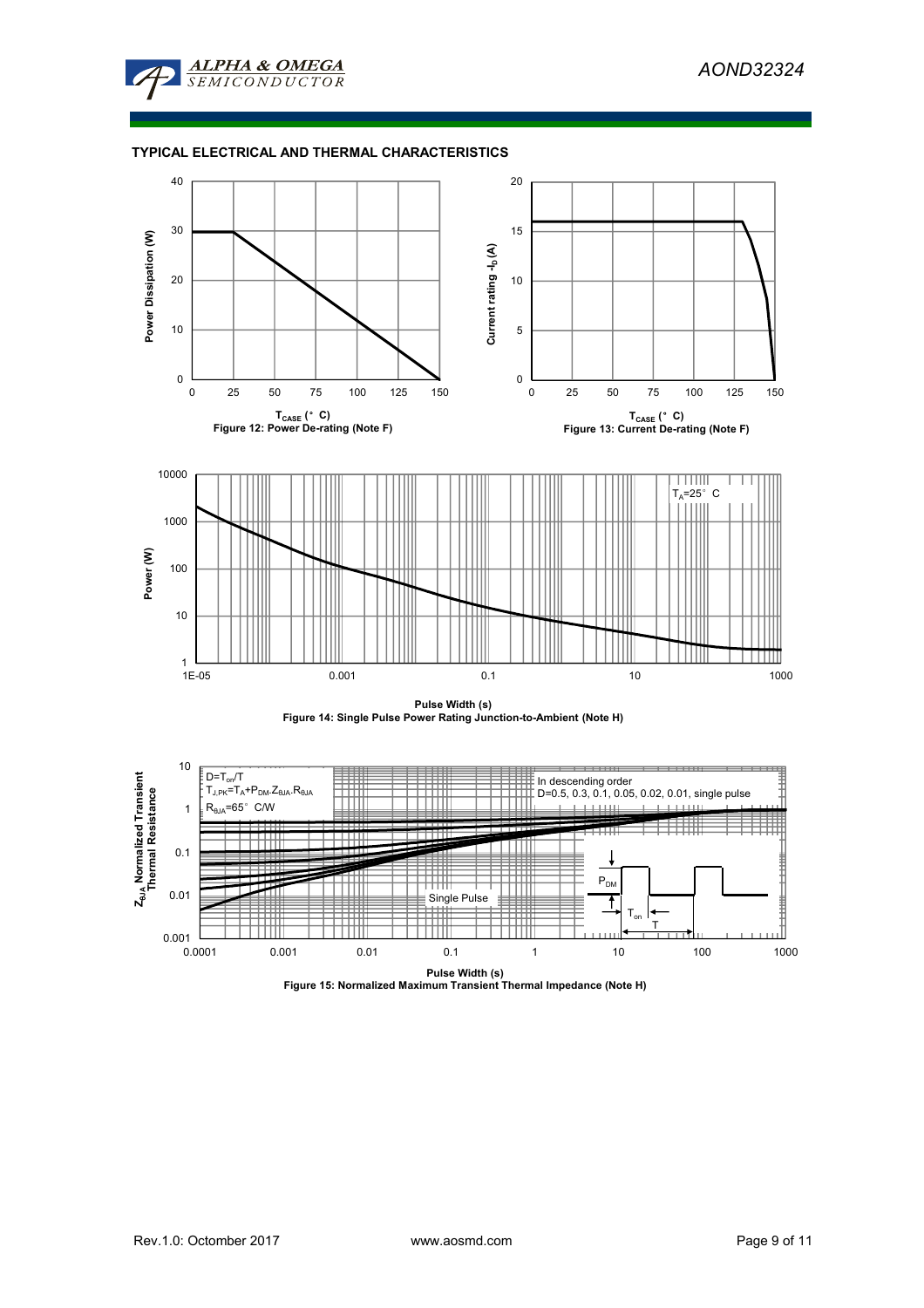

## Figure A: Gate Charge Test Circuit & Waveforms



# Figure B: Resistive Switching Test Circuit & Waveforms



Figure C: Unclamped Inductive Switching (UIS) Test Circuit & Waveforms



## Figure D: Diode Recovery Test Circuit & Waveforms